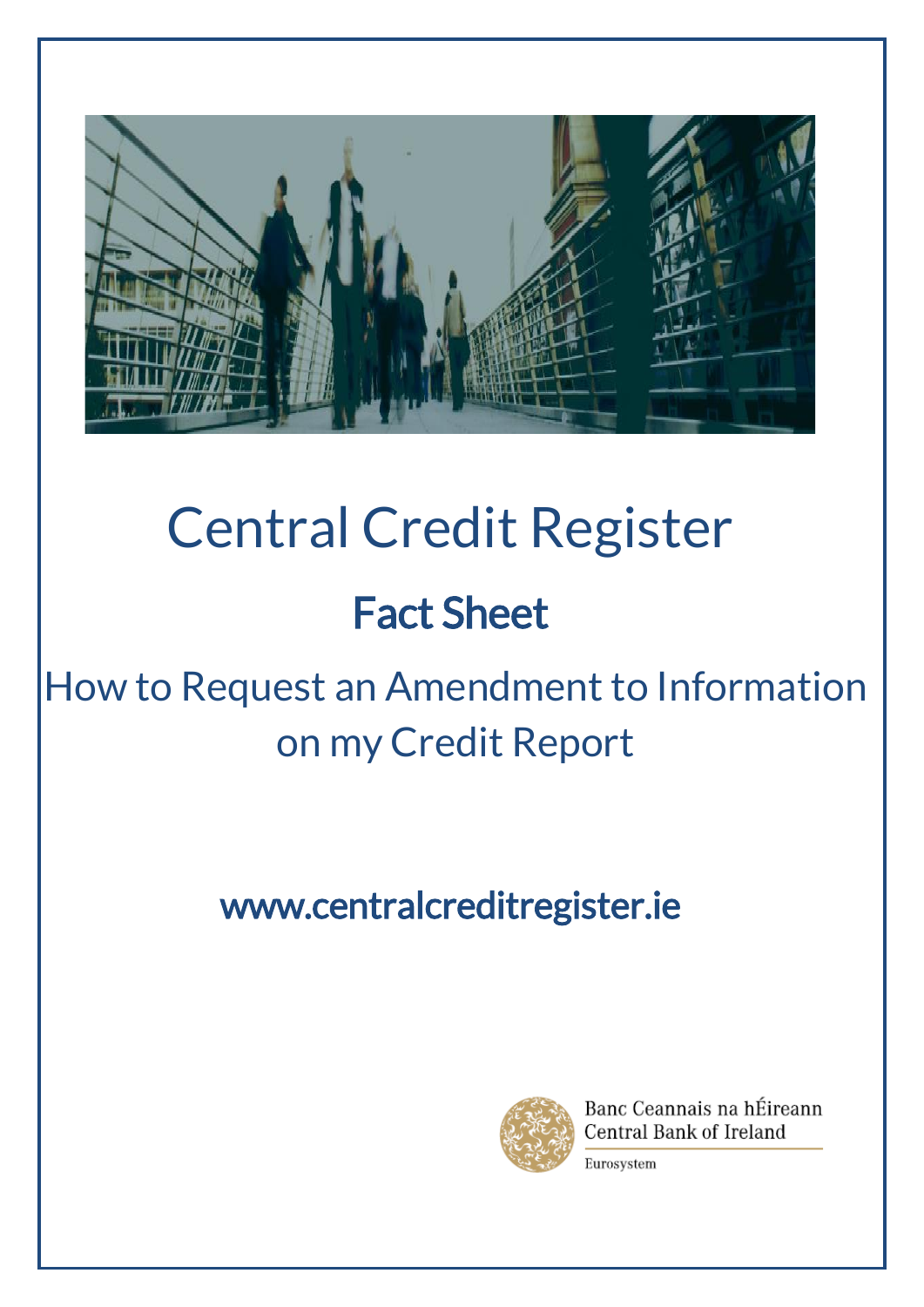### What is an amendment to your Credit Report?

You have a right under the Credit Reporting Act 2013 to ask for information on your credit report to be amended if you believe it is incorrect.

Incorrect information is information that is inaccurate, incomplete or not up to date in your personal or credit information on your credit report.

Your credit report is produced by the Central Credit Register from information submitted monthly by your lenders. This includes whether a payment has been made or not made.

Importantly, lenders do not include any underlying documentation such as loan statements, credit application forms or credit assesments. If you wish to view any documentation in connection with your loan, you should contact your lender directly.

The Central Credit Register is a national database that, on request, provides:

- a borrower with an individual credit report detailing their credit agreements;
- a lender with comprehensive information to help with credit assessments; and
- the Central Bank with better insights into national trends in the provision of credit.

The Central Credit Register also supports the Central Bank's obligations and functions, including consumer protection, supervising the financial sector and ensuring financial stability.

#### Who owns the information?

The Central Bank owns the information held on the Central Credit Register. The Central Bank is a data controller under the Data Protection Acts. Information submitted by lenders to the Central Credit Register is used to create individual credit reports. A credit report can help lenders when making decisions about loans and loan applications. More information on the collection and use of your personal data is available at centralcreditregister.ie where you will also find a link to the Central Bank's data protection privacy notice.

#### How can I get information on my credit report amended?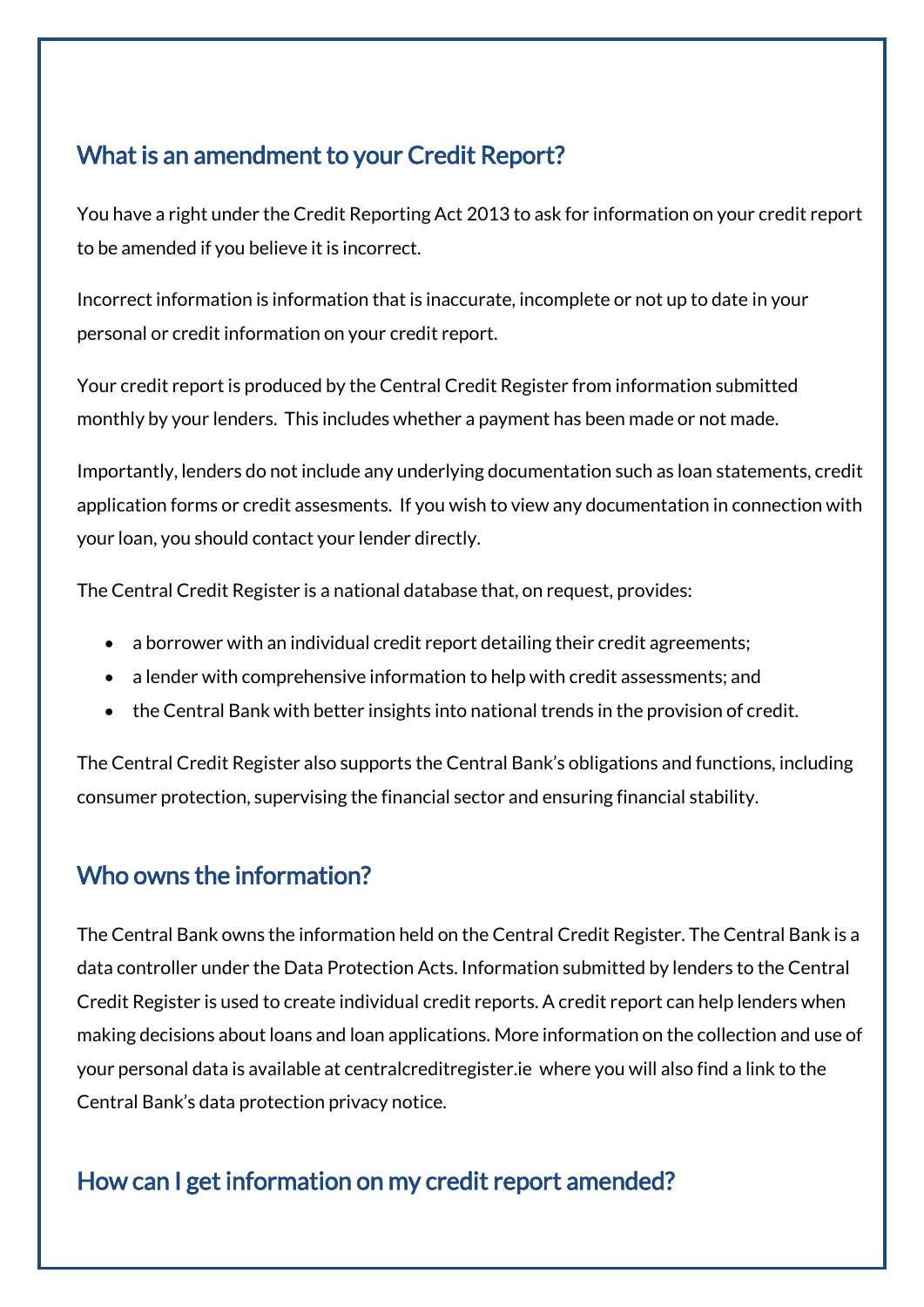Before requesting an amendment to information, you should obtain an up-to-date credit report from the Central Credit Register.

#### Amending Personal Information

Your personal information includes your name, address, date of birth, telephone number or PPSN. The best place to start to have incorrect personal information on your credit report amended is with your lender. It is important that this information is corrected at source, that is, on your lender's records, before the records are submitted to the Central Credit Register. This is because incorrect personal information may continue to be submitted each month if an error is not corrected at source.

You can start the process of amending information on your credit report by contacting your lender with details of what you believe the correct information is. You should provide any extra information that you may have in support of your request.

#### Amending Credit Information

You may also ask to have incorrect credit information amended on your credit report by applying to the Central Credit Register. Incorrect credit information may be that the credit report is incomplete if there is a loan missing from your credit report. It may also be inaccurate if there is an incorrect outstanding balance or an incorrect number of payments past due on a loan.

State clearly on your application form the information that you believe is incorrect and the amendment that you seek.

You may complete the online application form to request an amendment to your credit report at centralcreditregister.ie.

You must print and sign your completed application form and upload it with your identification documents.

Alternatively, you can contact us by email at: myrequest@centralcreditregister.ie or you may write to us at:

Central Credit Register, Adelphi Plaza, George's Street Upper, Dún Laoghaire, Co. Dublin.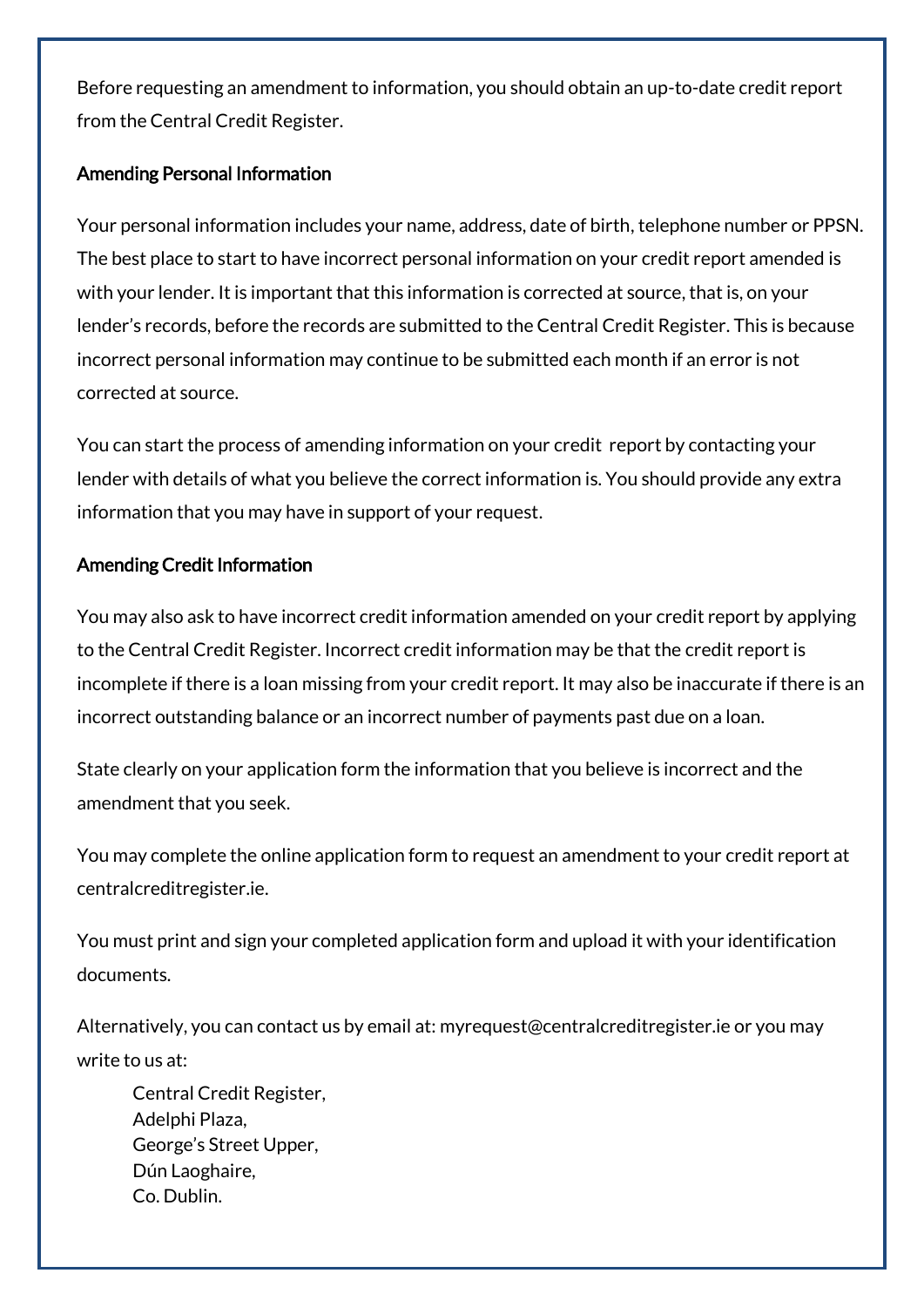Please make sure to provide clear information in your correspondence and remember to include your identification documents. You may also include any additional information you have to help us process your request.

#### What identification documents will you need?

In order to request an amendment to your credit report or exercise any other rights, you will need to complete an online application form and attach the following identification documents:

#### 1. Proof of your identity

Upload a clear and legible copy of **ONE** of the following documents (no document should be more than 6 months older than its expiry date):

- Passport-the identification page (name, date of birth, photo and signature) of your passport including your name, date of birth, photo and signature; or
- EU Driving Licence card the identification side (photograph, name and signature) of your EU driving licence card.

Contact us a[t myrequest@centralcreditregister.ie](mailto:myrequest@centralcreditregister.ie) if you cannot provide either of the above

#### 2. Proof of your address

Upload a copy of ONE of the following documents to prove your address (no document should be more than 6 months older than the date of your application and must show your FULL address):

- utility or landline telephone bill;
- statement from a bank, building society or credit union;
- a letter from the Department of Employment Affairs and Social Protection or the Revenue Commissioners addressed to you;
- a letter from any other statutory body or State agency addressed to you; or
- a letter from an insurance company addressed to you relating to an existing insurance policy.

#### 3. Proof of your PPSN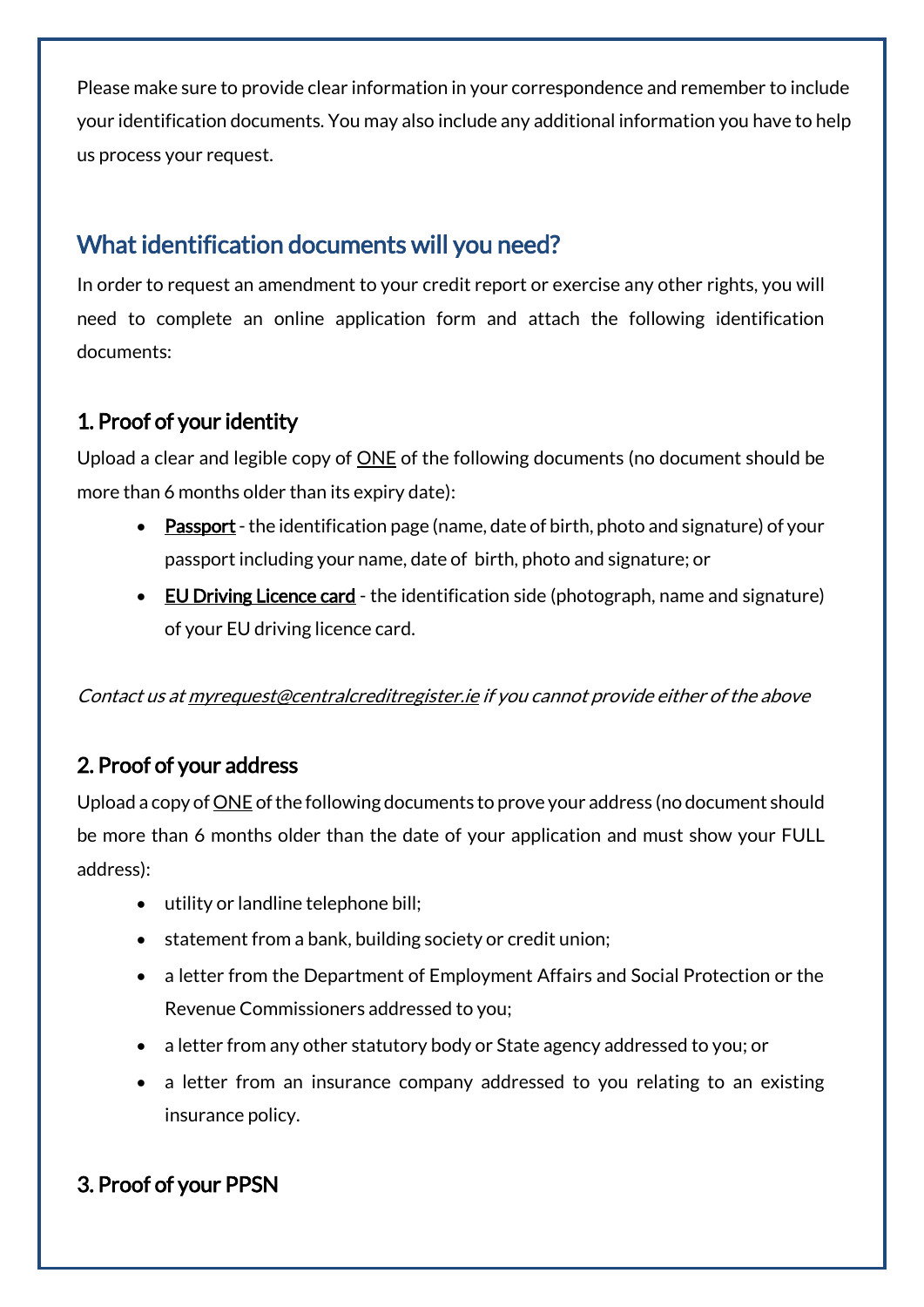Upload a copy of ONE of the following documents to prove your PPSN:

- Public Services Card both sides (front and back)
- a letter from the Department of Employment Affairs and Social Protection or the Revenue Commissioners addressed to you showing your PPSN;
- a Tax Assessment or Notice of Tax Credits;
- a receipt for a social welfare payment;
- a medical card or drug payment scheme (DPS) card;
- a payslip, or Employment Detail Summary document from Revenue; or

See our Data Protection Statement at centralcreditregister.ie for more information on how we process your personal information.

For postal applications, please download an application form at [https://www.centralcreditregister.ie/borrower-area/apply-for-your-credit-report-and](https://www.centralcreditregister.ie/borrower-area/apply-for-your-credit-report-and-other-rights/postal-applications/)[other-rights/postal-applications/](https://www.centralcreditregister.ie/borrower-area/apply-for-your-credit-report-and-other-rights/postal-applications/) or contact us at myrequest@centralcreditregister.ie.

#### How long will it take to amend my credit report?

If you have asked the Central Credit Register to amend your information, we will try to resolve the issue as soon as possible. If we need to contact your lender or seek further information from you, this will extend the time needed.

We will respond with a decision between 20 and 40 days after you have made a valid application. In other words, you must complete an application and provide information to support your request together with your identification documents.

### How will I know if the request to amend information on my credit report has been completed?

If you have made your request to your lender, they will submit the corrected information to the Central Credit Register and inform you of this. If your information is also being reported by your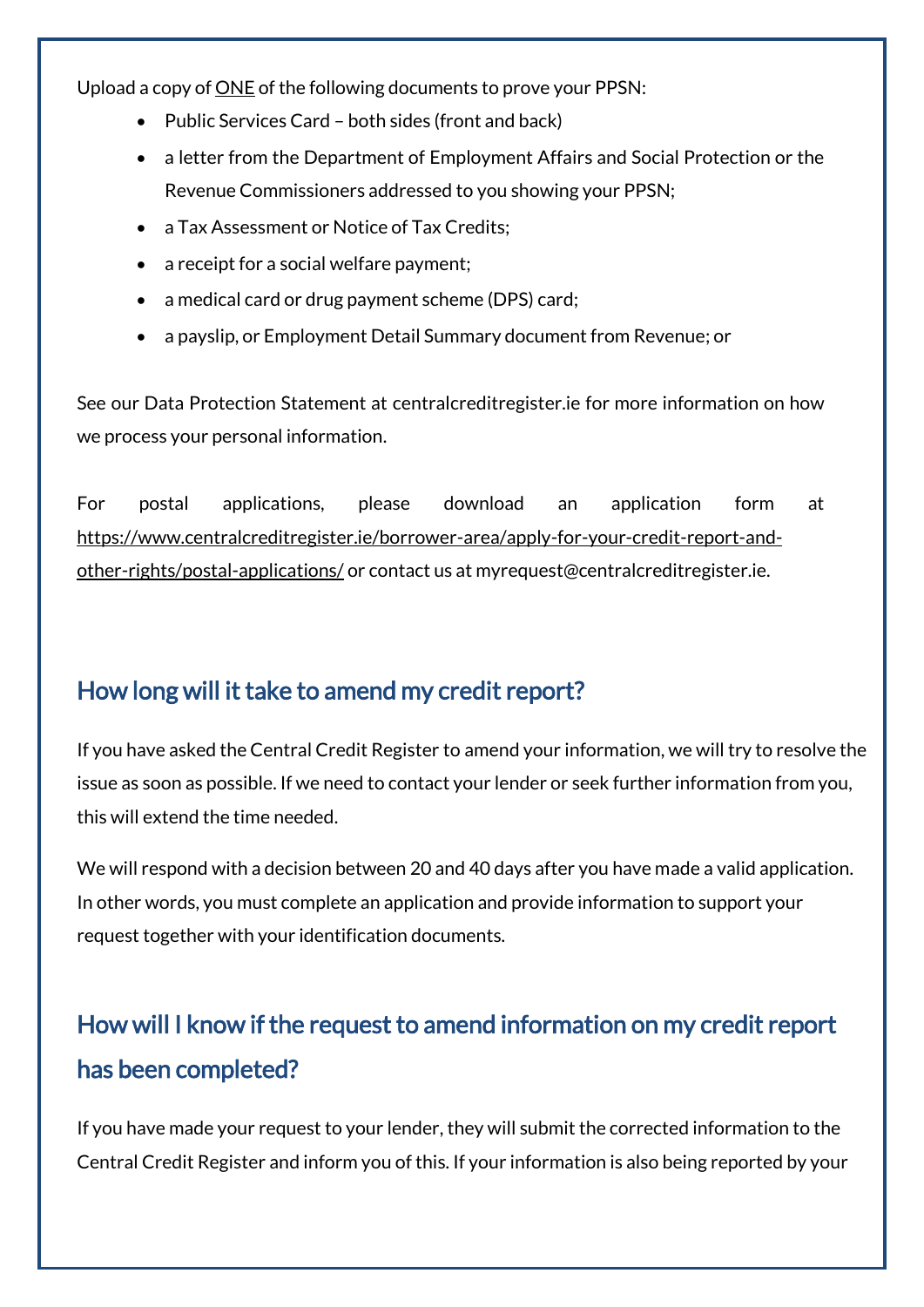lender to any other credit bureaux, you should ask your lender to ensure that it is corrected there also.

If you have made your request directly to the Central Credit Register, we will write to you to confirm the amended information.

We will also tell you if a decision is made by the Central Credit Register not to amend the information. In this case, you may still:

- place an explanatory statement on your credit report. Further information on placing an explanatory statement is available at centralcreditregister.ie. You will also find a fact sheet there called 'Placing an Explanatory Statement on my Credit Report';
- pursue the internal complaints procedure at your lender if you have not already done so. Your request to amend information on your credit report is separate to any complaint that you may have raised through the formal complaints procedure at your lender. Further information on how to make a complaint is available at centralbank.ie.
- contact the Financial Services and Pensions Ombudsman. Further information is available a[t www.fspo.ie.](https://www.fspo.ie/)

#### Further information

Online: [www.centralcreditregister.ie](http://www.centralcreditregister.ie/) Email: [myrequest@centralcreditregister.ie](mailto:myrequest@centralcreditregister.ie) Landline: 01 224 5500



June 2022